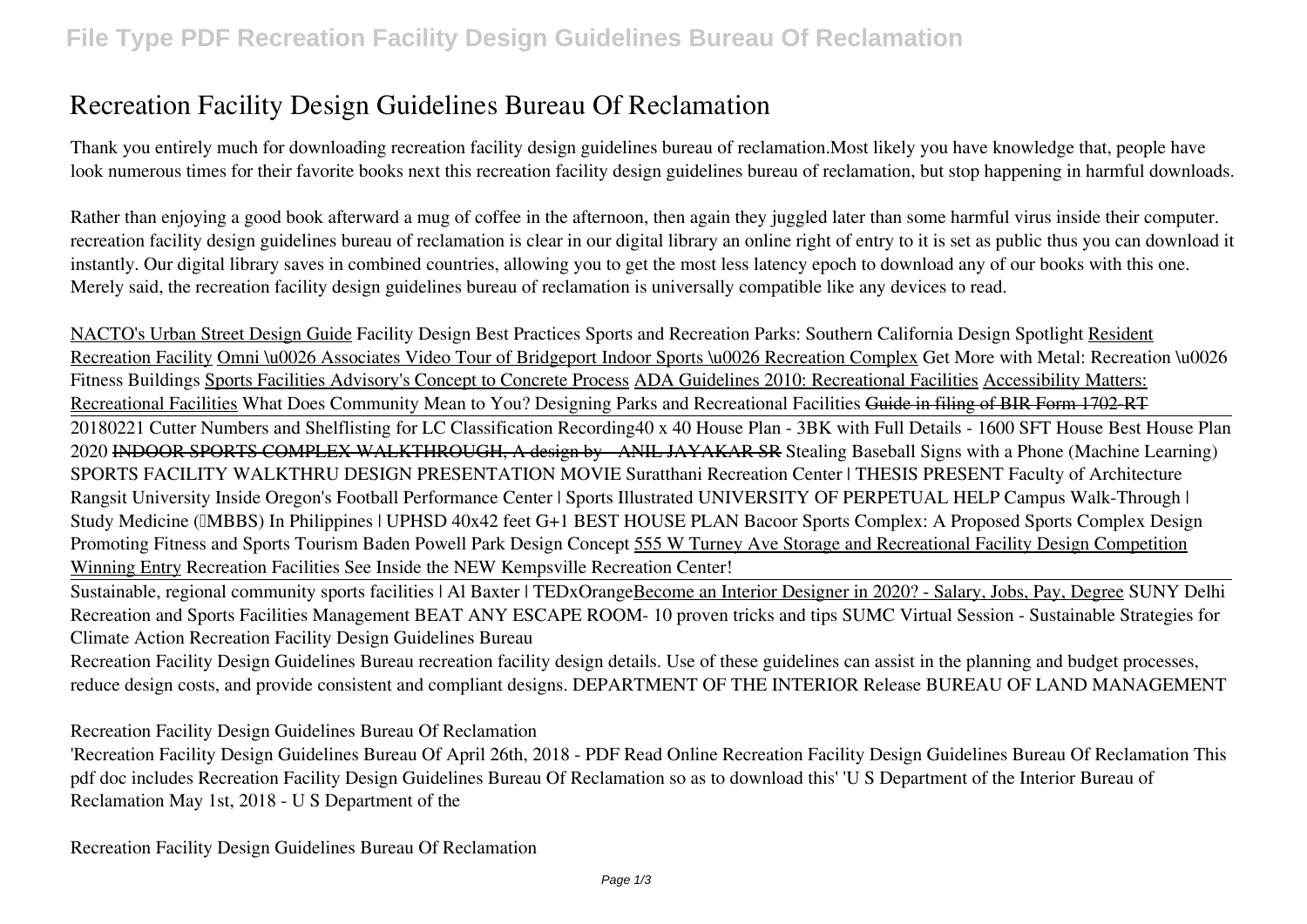# **File Type PDF Recreation Facility Design Guidelines Bureau Of Reclamation**

guidelines 2nd by daly james abebooks recreation facility design details use of these guidelines can ... designs the bureau of reclamation reclamation its managing partners and concessionaires are ... school design guidelines annexes tables and illustrations list of annexes v1 01 school construction

# Recreation And Sport Planning And Design Guidelines 2nd [PDF]

Engineering and Design RECREATION PLANNING AND DESIGN CRITERIA 1. Purpose . This manual provides guidance compiled from experience and research for use in the planning and design of recreation areas, sites and facilities. 2. Applicability . This manual is applicable to all HQUSACE/OCE elements and

# RECREATION PLANNING AND DESIGN CRITERIA

Campus Recreational Sport Facilities: Planning, Design, and Construction Guidelines is packed with expert advice from architects, construction managers, and campus recreation directors. Numerous photos of recreational facilities will spark your imagination with possibilities and provide visual examples of guidelines for facilities.

Campus Recreational Sports Facilities: Planning Design and ...

Recreation facility management is a complex responsibility. Professionals in this field are responsible for various types of facilities--recreation centers, water parks and pools, playgrounds,...

# Recreation Facility Management: Design, Development ...

The design implications in recreation centers are by now relatively well-known  $\mathbb I$  families that utilize the center are shown the complete menu of activities upon entering (gymnasium, pool, fitness center, climbing wall), and adjacencies inside the center are driven by the needs of users as well as operators.

# Designing Recreation Centers for Seniors - Athletic Business

The principles of Universal Design should be applied to community sport and recreation facilities so that they accommodate users of all ages, gender, ability and cultural backgrounds. Public Safety Crime Prevention through Environmental Design (CPTED) takes into consideration the relationship between users and the physical environment in the design of public spaces in crime prevention and assists with public safety.

# Section 1: Planning and Design - Sport and Recreation Victoria

The location guidelines in this code commonly aim for facility locations within 500 metres of bus stops,except where facilities are likely to be used by small children, older people, or people with a disability. Users may include day visitors to facilities, as well as longer term occupants of the facility.

# Community and Recreation Facilities Location Guidelines ...

1000-2 BIA Justice / Detention Facilities Design Handbook June 30, 2011 3.2.1. The Design Process. To ensure a consistent design process from project to project, procedures are carefully spelled out in the Guidelines for use during design phases. These guidelines include requirements for project